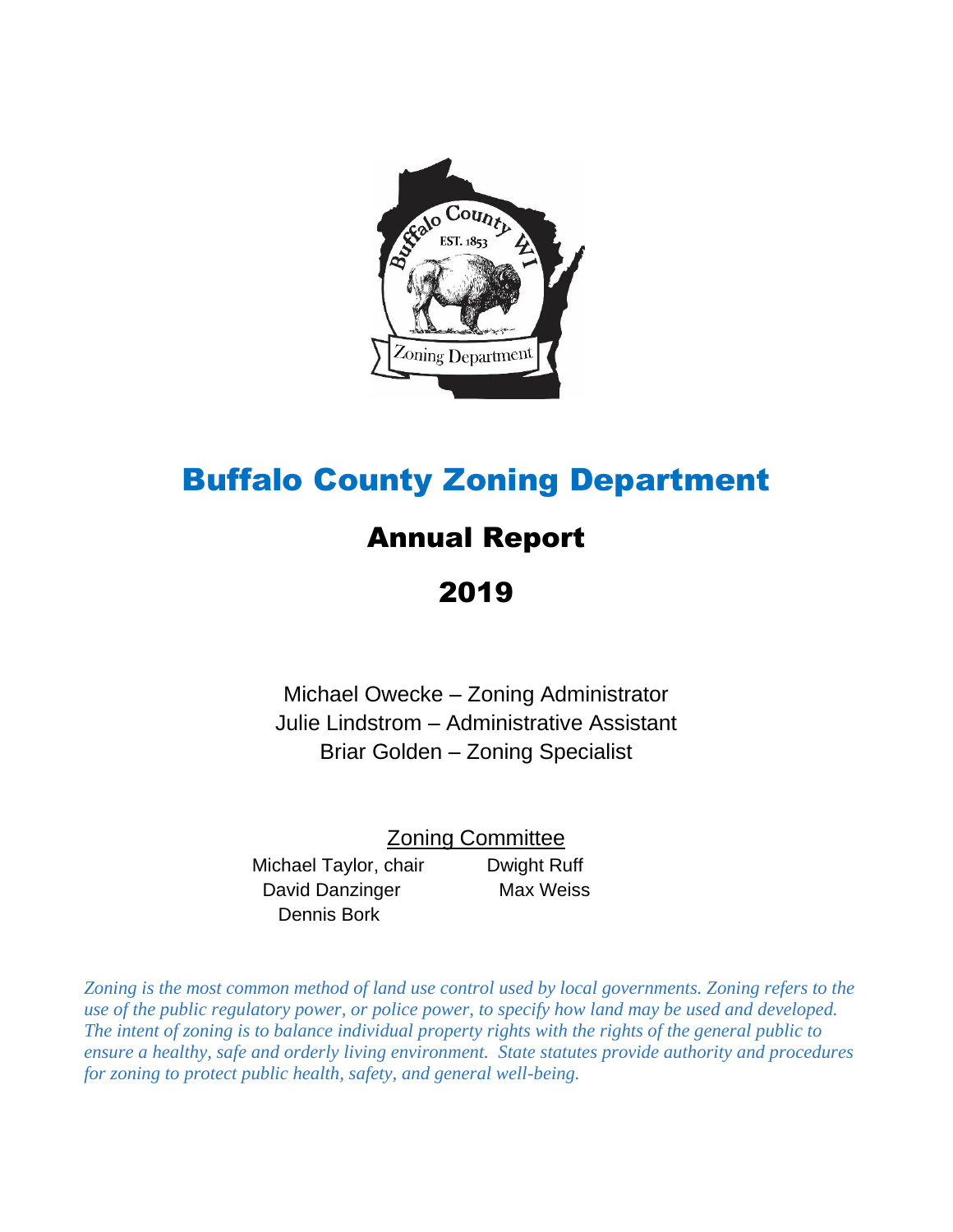### **Zoning Department – Summary.**

The mission of the Zoning Department is to administer and enforce the land use and regulatory ordinances adopted by Buffalo County to protect and enhancing the health, safety and well-being of county residents. Regulated, planned and orderly development succeeds in protecting and preserving the natural features and natural resources of the County as well as protecting property values and economic stability.

The Zoning Department is responsible for the administration of ten individual ordinances which establish the parameters for land use and development within all unincorporated areas of the County. The principal ordinance is the Buffalo County Zoning Ordinance which establishes zoning districts and the types and density of development that is permitted within each district.

State statute mandates that all counties are responsible for the adoption and enforcement of both Floodplain and Shoreland Zoning Ordinances. Floodplains and Shorelands are areas where development has local as well as more far reaching influences. The State imposes an additional (unfunded) mandate that requires counties to adopt and administer a sanitary ordinance which regulates new sanitary system installations, and which specifies system maintenance requirements. The Buffalo County reviews all soil and site plans for new sanitary systems and inspects all new Private Onsite Wastewater Treatment System (POWTS) installations and tracks the on-going maintenance of some 4,105 systems.

One of the larger responsibilities of a zoning department is to administer the county's Board of Adjustments (BOA). The BOA acts in the same manner as a court of law and has the responsibility of being the decision-making entity with regard to more controversial and higher impact land uses. The BOA conducts public hearings and issues decisions regarding; Conditional Use Permit, Variance, and Administrative Appeal applications. The Zoning Department provides detailed staff reports examining and evaluating all facets of petitions aiming to define land use implications and potential impacts and conflicts with existing or planned development. In addition, the BOA is provided a suggested list of conditions to be placed on proposed developments to minimize or prevent possible negative impacts. Staff guidance is intended to assure that all property owners, existing land uses, critical natural resources and natural features are identified and protected.

# **2019 YEAR IN REVIEW**

#### **UNIFORM ADDRESSING ORDINANCE REVISION**

With the County Board electing to replace the existing thirty-year-old address signs in Buffalo County it became the Department and Zoning Committee's immediate priority to replace the one page addressing ordinance with a comprehensive ordinance that alleviates shortcomings of the county's 'grid' based addressing system. The working group on the ordinance revision consisted of individuals from five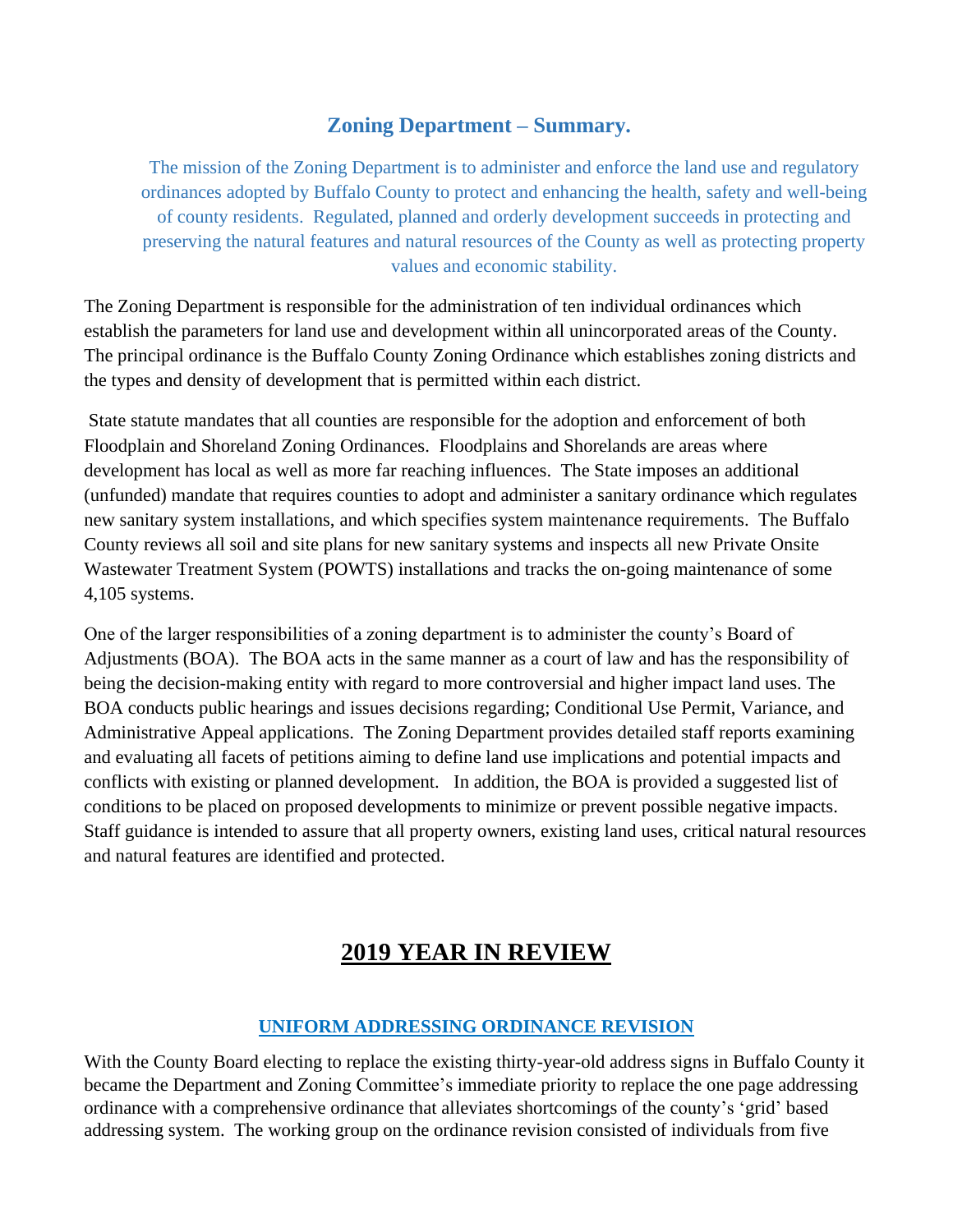departments in county government: Zoning, GIS, Administration, Emergency Management, and Law Enforcement/E911.

#### The Uniform Addressing Ordinance revision accomplishes the following goals:

1. Meets the objectives as stated in the Comprehensive Land Use Plan: *"Establish a Sustainable Rural Addressing Program"* with the program designed to *"Identify short comings in the current addressing program and develop long term maintenance measures to ensure the future success of the system."*

2. States unequivocally that the overriding purpose of an addressing system is to provide the means for the most rapid location of those in need of emergency and first responder services.

3. Defines the system used and the step by step process of assigning address numbers and the notifications required.

4. Designates responsibility for maintaining the uniform addressing database and the Master Street Address Guide along with the E911 mapping system.

4. One of the larger addressing and emergency response issues was identified as multiple dwellings on private driveways which necessitated assigning those dwellings identical addresses followed by an A, B, C, etc. To alleviate this confusing situation, it was adopted that all private drives having three or more addressed principal structures are required to be named and signed, with addresses assigned corresponding to the named private drive, as they would be if adjacent a named public road.

A second significant issue was town roads having identical names, a clear deterrent to rapid emergency first response. To alleviate this unsafe situation the town road with the fewest addresses was required to be renamed and readdressed which necessitated the fewest address changes. Driveways over ½ mile in length and serving two dwellings must also be named and signed.

5. Defines address and road sign specifications, installation protocol, and road naming criteria.

# **UNIFORM ADDRESSING PROJECT**

Coordination of the address sign replacement and road renaming project was accomplished by the Zoning and GIS Departments. All residents on new private drives were mailed detailed notifications and forms upon which they could select the name of their private drive, within the parameters of the Uniform Addressing Ordinance. All new town road names replacing duplicates and new private drive names were reviewed and approved by the Zoning Department.

Phase I of the addressing project involved the installation of approximately 3,500 new address signs and posts.

Phase II of the project included the installation of:

- New town road signs for 19 town roads requiring renaming due to duplication
- Private drive signs for 52 newly established named private drives
- Address signs for the 314 address changes necessitated by the first two items above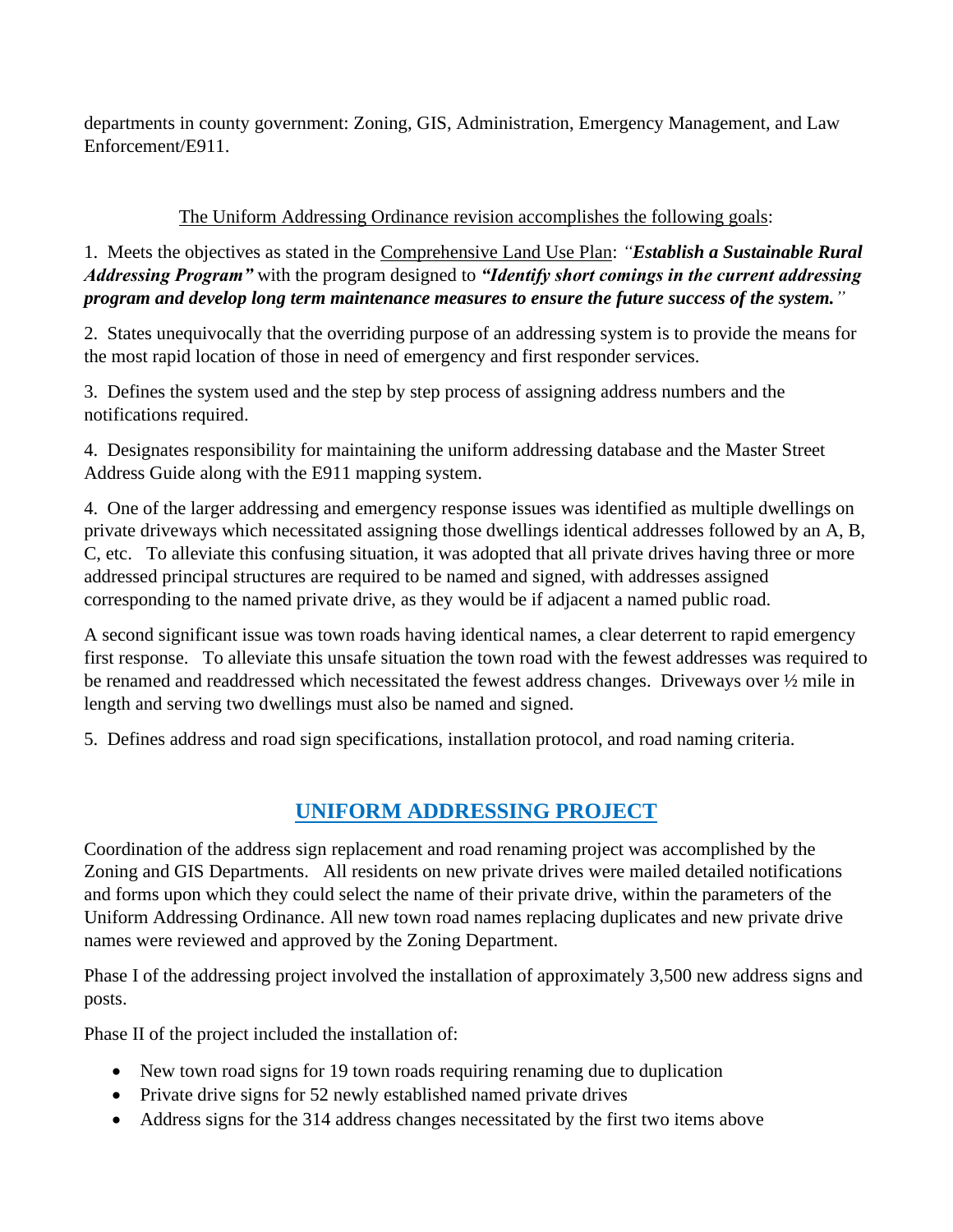- Installation of new road signs replacing the numerous town roads that were numbered instead of named, as in Town Rd. 27, (only state highways are numbered).
- Installation of new town road signs in those towns that chose to order replacement signs in response to the county's offer to participate in the project pricing opportunity.
- Install new address signs in the municipalities of Alma and Fountain City, those cities that accepted the county's offer to also participate in the addressing project.
- Install some 350 addresses signs that required review and could not therefore be included in the Phase I order and installation.

#### **Resolutions**

In addition to the Addressing Ordinance #19-01-01 adopted in January of 2019, two additional addressing project resolutions presented by the Zoning Department were adopted by the County Board in March of 2019.

Resolution #19-04-03 approved the expenditure of CAPX funds to cover sign hardware costs and the installation of all newly required private drive signs and new town road signs where duplication existed.

Resolution #19-04-04 established the application/user fee for new private drive signs, as may be required with future development.

# **ZONING ORDINANCE AMENDMENTS**

The Zoning Department submitted the newly established ANR-40, Farmland Preservation Zoning District, to DATCP for review and certification. Certification was approved thru 2028 provided specific revisions were made to the ordinance.

An Ordinance was drafted to establish the revisions to the ANR-40 Zoning District as required by DATCP. In addition, a new section of ordinance establishing Structure Height Requirements was drafted to be added to Chapter 8.

In concurrence with the Zoning Committee, it was undertaken to review with the intent to relax the Poultry Barns-Specific Use section with the intent of encouraging the two Towns that opted out of county zoning to rejoin the other 15 Towns that have approved county zoning oversight. It had been expressed to the Committee that the primary reason for those two towns to withdraw from zoning was the complex and burdensome requirements placed on the construction of new poultry barns.

The poultry barn requirements originally adopted in the Ordinance are virtually identical to those of Trempealeau County and to the requirements in place in the whole of the State of Minnesota.

In the construction of cohesive soil floors, the primary factor distinguishing acceptable cohesive soils for floor construction was the 'Plasticity Index'. Collaboration with NRCS found the soils data to be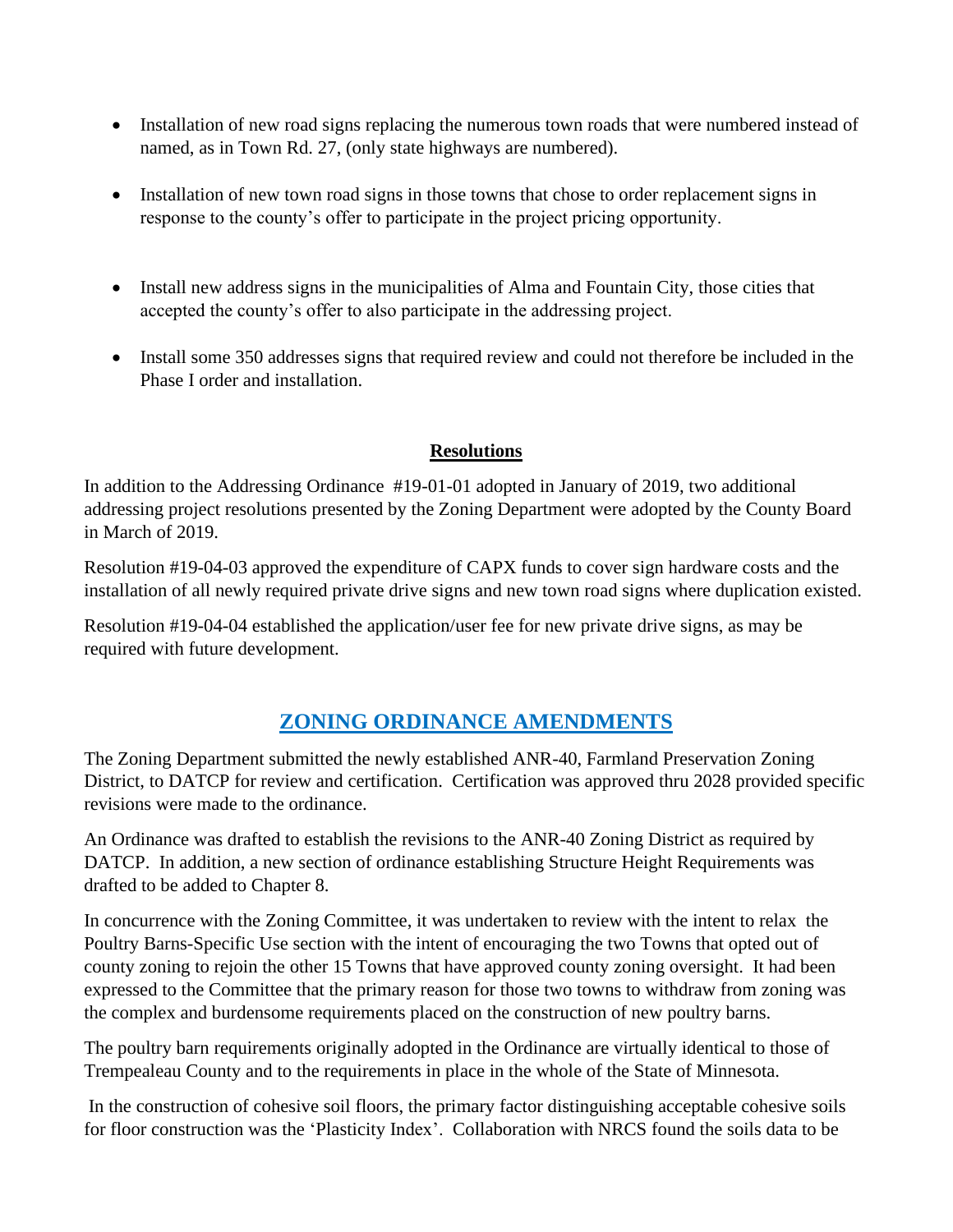advanced and includes the plasticity index for all soil types in Buffalo County. This data availability allowed for eliminating the need to have a professional soils scientist test and verify local soil adequacy for barn floor construction.

Site development plan requirements were also significantly reduced by eliminating the requirement that plans be designed by a licensed engineer. Site plans are also reviewed by the DNR in the WPDES stormwater permitting process which was deemed to be sufficient. In addition, several other soils testing requisites were eliminated along with the requirement to plant vegetative screening for barns built adjacent to federal and state highways.

The above described amendments to the poultry barn specific use results in significantly less stringent construction requirements and may encourage the future development of poultry barns in Buffalo County. As of yet the amendment has not induced the Town of Waumandee or Montana to rejoin county zoning.

The Zoning Ordinance Amendments listed above were approved by Committee and adopted by the Board of Supervisors in August of 2019.

# **GROUNDWATER QUALITY & WELL SAMPLING PROGRAM**

The Health Department, in partnership with Zoning, Land Conservation and UW Extension held numerous meetings in 2019 to ascertain the most beneficial approach for Buffalo County to respond to region wide developments and concerns regarding the integrity of groundwater resources and the correlation to the health of our drinking water sources and human health. The working group concluded, with expert guidance from UW Stevens Point's Center for Watershed Science, that the best approach is to undertake a comprehensive well water sampling program in Buffalo County based on efforts and sampling programs that several other counties have undertaken or are in the process of implementing.

A resolution that was brought to the Finance Committee seeking full funding of the project (\$43,320) with funds coming from the CAPX 2020 fund. The sampling program will involve taking a well water sample within each 2 mile x 2 mile grid section of the County. The sampling would be conducted by two interns with Health Dept. oversight. Results would be compiled and analyzed by UW Stevens Point and presented in a professional and unbiased compilation. The committee supported the program, however declined the resolution stating that outside funding sources should be pursued as a cost-share match prior to committing CAPX funds.

The working group has identified and is reaching out to over a dozen potential supporters of the Well Sampling Program. In addition, we are also reaching out to those towns that receive CAPX funds to request their support of this important program which seeks to assess and establish a firm baseline understanding of the quality of our groundwater resources.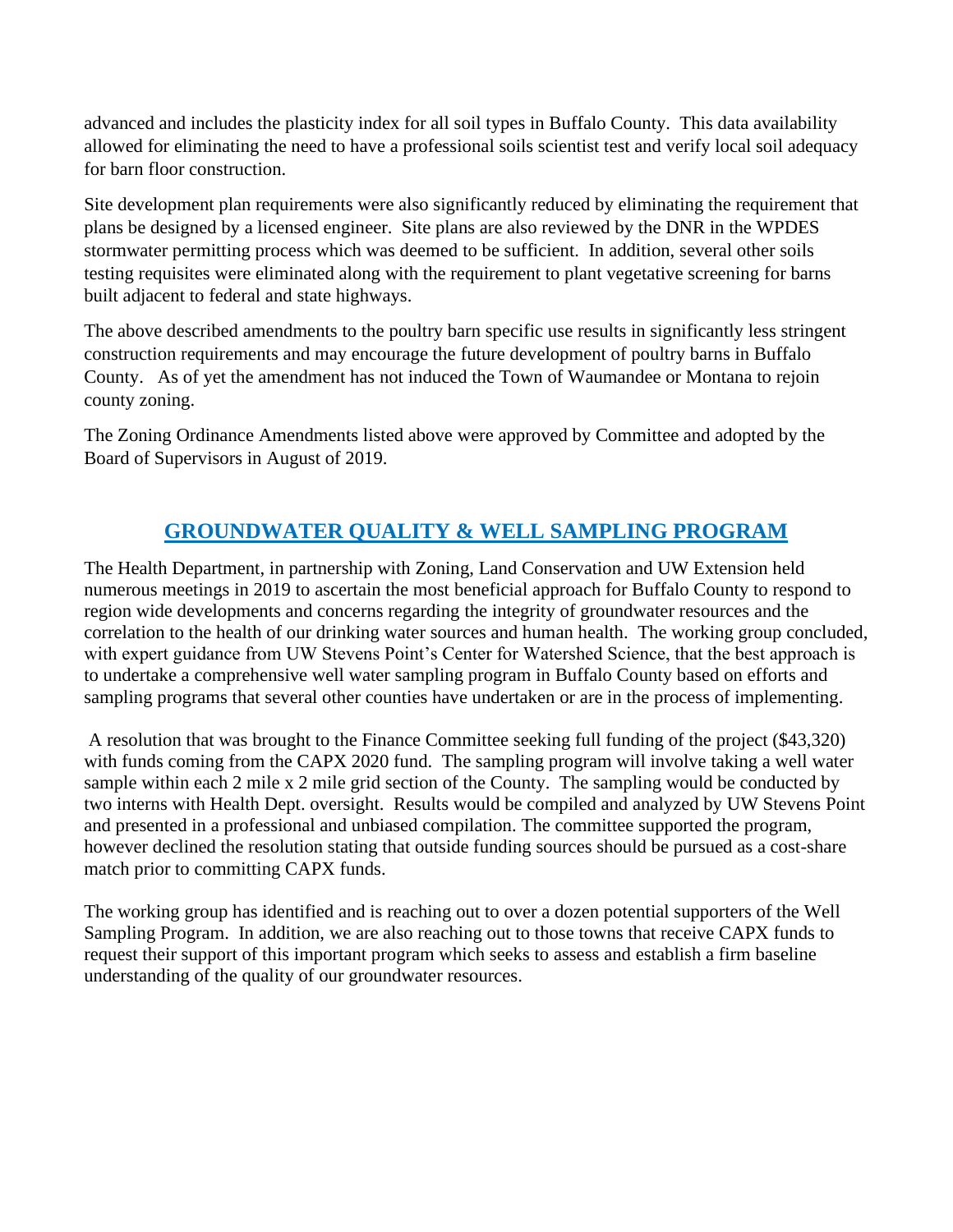### **PERMITTED DEVELOPMENT 2019**

In 2019 a total of 333 applications for development were processed by the Zoning Department. A few of the categories of Zoning Permits issued are itemized as follows:

| <b>Category</b>             | <u>2019</u> | <b>5 Year Average</b> |
|-----------------------------|-------------|-----------------------|
| <b>Dwellings</b>            | 35          | 34                    |
| <b>Accessory Structures</b> | 26          | 30                    |
| <b>Additions</b>            | 15          | 15                    |
| Commercial / Ind.           | 23          | 4                     |
| <b>Driveways</b>            | 18          | 10                    |
| <b>Ag Structures</b>        | 32          | 38                    |

The **Agricultural Structures** permit category saw a nearly 50% decline in activity in 2018 from the previous two years. In 2019 the ag sector saw a respectable rebound in building development with permits for ag structures in the over 4,000 sq. ft. category increasing substantially from 5 in 2018 to 11 in 2019. All other ag development sectors remained subdued with activity nearly identical to the lows of the previous year.

In 2017 permits were issued allowing the construction of thirteen 36,000 sq. ft. poultry barns. In 2018 just one poultry barn was permitted and in 2019 no applications were submitted. The decline is attributed to achieving full capacity in the processing sector with a consequent curtailing of the grower expansion recently observed.

In contrast, 2019 saw the largest number of **Commercial permits** issued since tracking was initiated. The increase in the commercial sector was primarily due to activity in the wireless communication sector. Bug Tussel Wireless was issued 13 permits for commercial structures in 2019.

Bug Tussel is rapidly advancing to its end goal of establishing an extensive communications network in Buffalo County. Bug Tussel, a wireless internet provider out of Green Bay, WI, is the entity responsible for the construction of the communication tower network. AT&T is a primary driver of the project as it was awarded the federal contract to create 'FirstNet', a first responder network that will allow for interagency communication in emergency situations. The federal goal is to have the network cover 95% of rural areas. It is understood that AT&T will be collocating mobile cellular communications equipment on each Bug Tussel tower for commercial mobile cell coverage.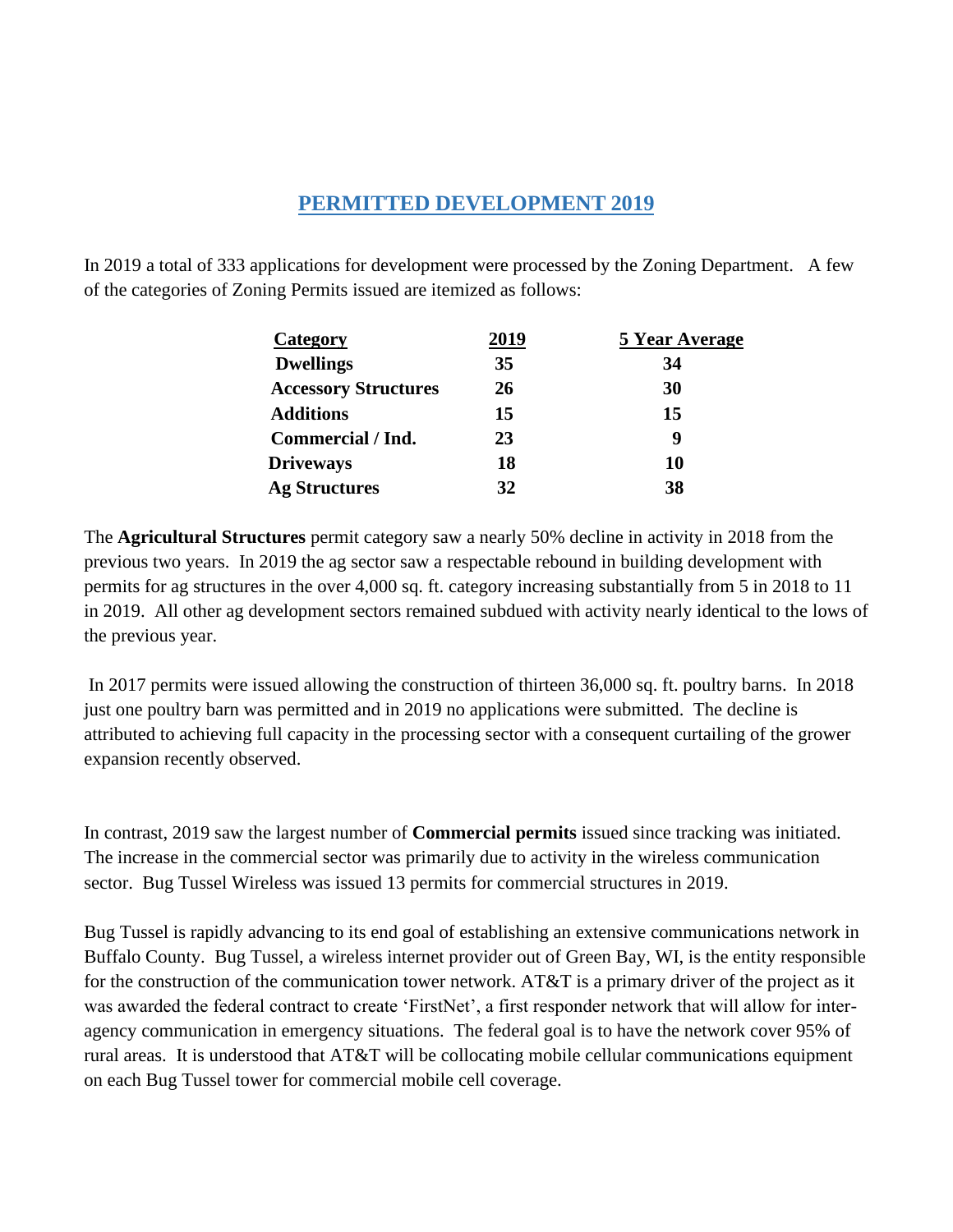The Bug Tussel tower network is rapidly developing with the construction of four towers completed and several foundations complete and ready for tower construction. In total the Zoning Department has permitted sixteen Bug Tussel towers throughout Buffalo County. The current understanding that the majority, if not all, of the permitted towers will be stacked and brought online in 2020.

# **POWTS**

Only 56 **Sanitary Permits** were issued for the construction of sanitary systems in 2019. This is a 33% reduction from the five-year average of 83. The reduced trend started in 2018, due largely to overly abundant summer rainfall resulting in soil conditions that prevent system installations.

**Maintenance / Enforcement**. Wis. Admin. Code requires that every Private On-Site Wastewater Treatment System (POWTS) be pumped/inspected by a certified contractor a minimum of once every three years. In the spring of every year the Department mails maintenance notices to 1/3 of the total POWTS owners in the County, approx. 1,370 notices. It is through the State mandated inspection/pumping requirement that failing and noncompliant sanitary systems are identified. Once identified the Department begins the process of enforcement to bring those systems into compliance or cause them to be replaced. As noncompliant sanitary systems in the County are a threat to groundwater resources, the goal of the maintenance program is to have all systems in the County compliant, and effectively treating all wastewater generated from all sources not connected to a municipal treatment system.

**WI Fund**. In 2019 the Department assisted several households in applying for financial assistance through the WI Fund. The Fund provides grant money to qualifying low-income applicants for the replacement of POWTS determined to be failing systems. Applicants qualified for a total of \$12,343 in financial assistance. Since its inception in 1990 the Fund has granted some \$800,000 to 294 Buffalo County households to help cover the cost of replacing failing sanitary systems.

#### **NOTEWORTHY**

The Zoning Department experienced another internally challenging year with the resignation of the Zoning Specialist in the middle of the construction season. The Department has now hired its fourth specialist in the span of just five years. Responding to this repetitive occurrence has been trying and wearing. Options for improving retention have been thoroughly examined and exhausted.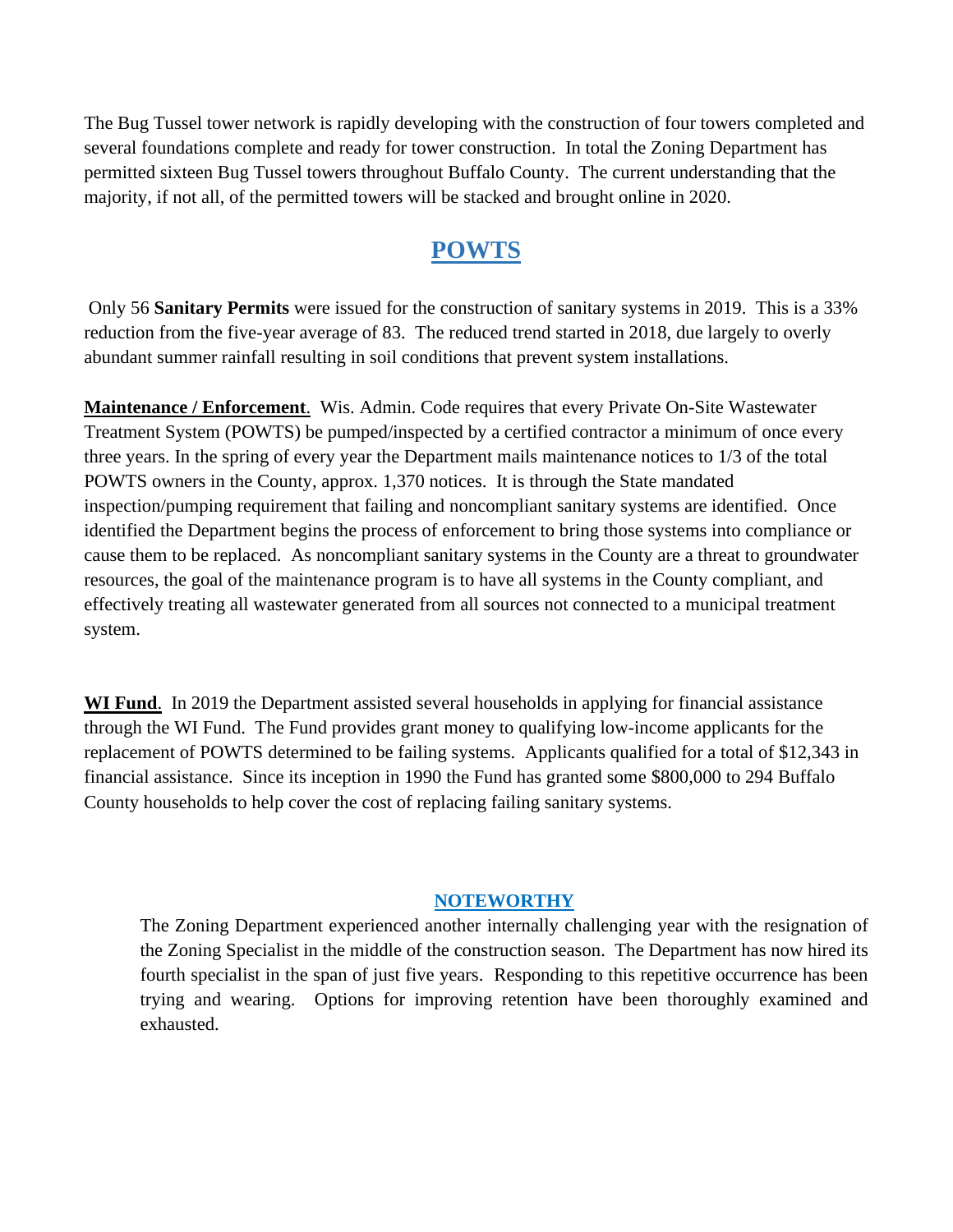## **BOARD OF ADJUSTMENTS.**

Dale Klopp, Chair Ron Kazmierczak Barry Drazkowski

#### **The Board of Adjustment convened for eight public hearings in 2018 to rule on the following petitions.**

• Mobile Communications Towers: Bug Tussel Wireless was granted Conditional Use Permits (CUP) to erect thirteen communications towers. The typical tower is a guyed lattice structure 300 feet in height. Towers are constructed on a 100' x 100' leased tract of land and within a 40' x 40' fenced secure compound. All plans and sites are reviewed to assure erosion control and stormwater management measures are adequate and that surface water and wetlands are protected.

One tower site located in the Town of Alma adjacent to Buena Vista Park was contested by the Zoning Department while an additional siting in the Town of Mondovi was contested by a neighboring landowner. In both instances Bug Tussel readily agreed to secure other less intrusive locations while still meeting their range and coverage requirements.

- CUP modification application to allow the expansion of an existing permitted salvage yard, Town of Milton, granted.
- CUP application to allow the construction of an Industrial structure, to be utilized for the production of cheese, to be located in the Agricultural Zoning District, Town of Gilmanton, granted.
- CUP application to allow a Land Alteration over one acre in area for non-agricultural purposes in the ANR-40 Zoning District, Town of Naples, granted
- CUP application to allow a Campground with 20 sites or less in the ANR-40 Zoning District, Town of Naples, granted.
- CUP application to allow a Home or Farm Based Business in the ANR-40 Zoning District, Town of Naples, denied.
- Variance to allow a structure setback of 15 feet from a side yard property line instead of the minimum required set back of 20 feet in the ANR-40 Zoning District, Town of Belvidere, granted.
- Variance to allow a structure setback of 10 feet from a side yard property line instead of the minimum required set back of 20 feet in the ANR-40 Zoning District, Town of Naples, granted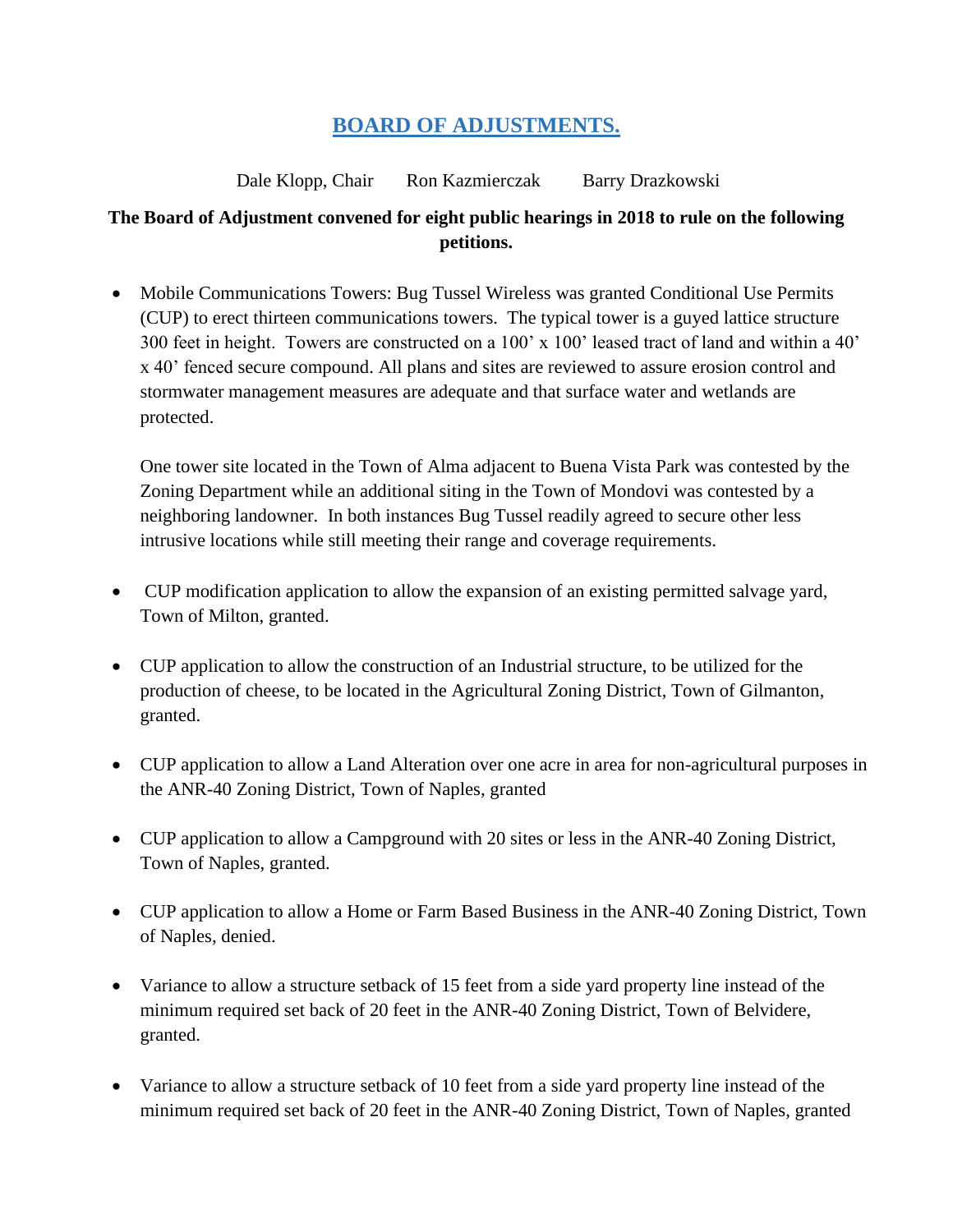#### **STRATEGIC PLANNING**

#### **Short Term Goals – Calendar Year 2020**

- Complete training of Zoning Specialist so that individual is fully licensed and certified for the 2020 construction season.
- Comprehensive Shoreland Zoning Ordinance Revision. With the passage of several legislative amendments; Acts 44, 167, and 391 which limit county authority, the State has directed that all counties complete a comprehensive revision of their shoreland zoning ordinance to be in compliance with Ch. NR115 and Wis. Stats. 59.692.
- Comprehensive revision of the Sanitary Ordinance.

#### **Long Term Goals – 2019 – 2021**

- Comprehensive revision of the Subdivision Ordinance.
- Plan and initiate digital reporting and submittal of POWTS maintenance forms.
- Comprehensive revision of the Floodplain Ordinance.
- Develop Sediment and Erosion Control Ordinance.
- Develop Wetlands Protection Ordinance.
- Edit and reorganization of the Department's digital files and records.
- Inventory of all nonconforming structures located in floodplain zoning.
- Digitize all Department paper files and records. This is anticipated to be a multi-year process with the end result being full public access via the Zoning Department webpage.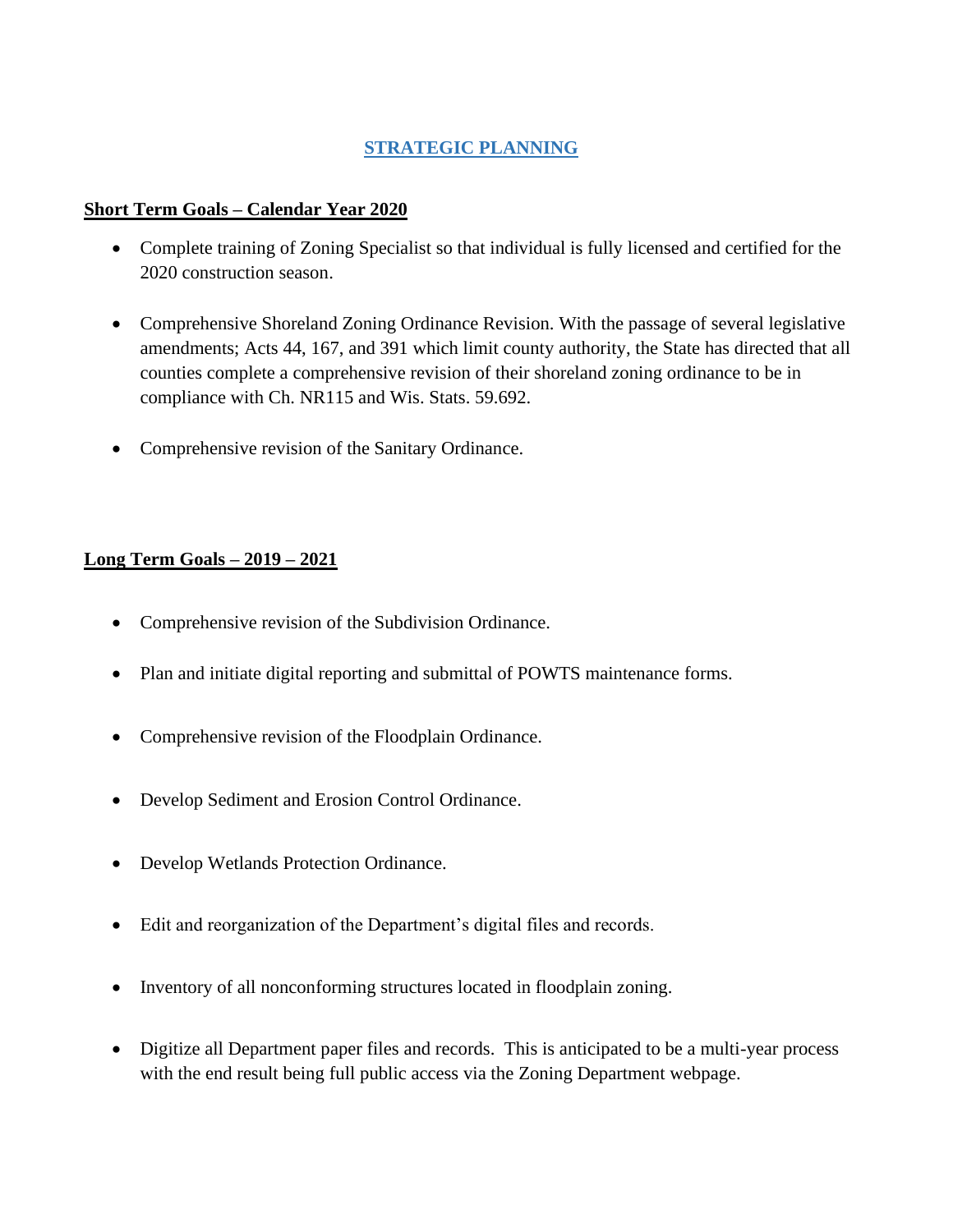# **\$\$\$ 2019 BUDGET \$\$\$**

The Zoning Department ended the year **under-budget by \$62,473** which was returned to the general fund. The under-budget amount resulted from Department revenue being \$39,310 over the projected amount and expenses being \$23,163 less than projected.

#### **Revenue History:**

| 2014 --- \$47,225  |
|--------------------|
| 2015 --- \$59,170  |
| 2016 --- \$85,480  |
| 2017 --- \$77,130  |
| 2018 --- \$88,224  |
| 2019 --- \$120,835 |

#### **2019 Zoning Department Budget**

| <b>Revenues</b>                      | <b>Budgeted</b> | <b>Actual</b> | <b>Difference</b> |
|--------------------------------------|-----------------|---------------|-------------------|
| County (Tax) Levy                    | 136,208.22      | 136,208.22    | 0.00              |
| <b>Zoning Permit Fees</b>            | 25,000.00       | 37,115.00     | $+12,115.$        |
| <b>Conditional Use Permit Fee</b>    | 2,700.00        | 31,000.       | $+28,300.$        |
| Variance Request Fee                 | 1,000.00        | 1,200.00      | $+200.00$         |
| <b>Maintenance Tracking Fees</b>     | 18,000.00       | 18,000.00     | 0.00              |
| Uniform Dwelling Code Permit         | 625.00          | 775.00        | $+150.00$         |
| <b>Sanitary Program</b>              | 30,000.00       | 24,325.00     | $-5,675.00$       |
| Driveway Access Permits              | 1,200.00        | 2,340.00      | $+1,140.00$       |
| Uniform Numbering/Addressing Permits | 3,000.00        | 6,080.00      | $+3,080.00$       |
| Zoning Miscellaneous Revenue         | 0.00            | 0.00          | 0.00              |
|                                      |                 |               |                   |
| <b>Total Revenues</b>                | 217,733.22      | 257,043.22    | $+39,310.00$      |
| <b>Expenditures</b>                  |                 |               |                   |
| <b>Salaries</b>                      | 144,781.08      | 125,083.34    | $-19,697.74$      |
| Per Diem                             | 3,460.00        | 2,300.00      | $-1,160.00$       |
| <b>Fringe Benefits</b>               | 51,437.14       | 48,366.95     | $-3,070.19$       |
| <b>Contractual Services</b>          | 1,625.00        | 1,624.50      | $-.50$            |
| Vehicle Repair & Maintenance         | 500.00          | 999.42        | $+499.42$         |
| <b>Office Supplies</b>               | 150.00          | 0.00          | $-150.00$         |
| Postage                              | 1,500.00        | 1,815.35      | $+315.35$         |
| Office Stationary & Forms            | 0.00            | 224.92        | $+224.92$         |
| Office Equipment                     | 250.00          | 266.31        | $+16.31$          |
| Publications, Subscriptions, Books   | 200.00          | 230.00        | $+30.00$          |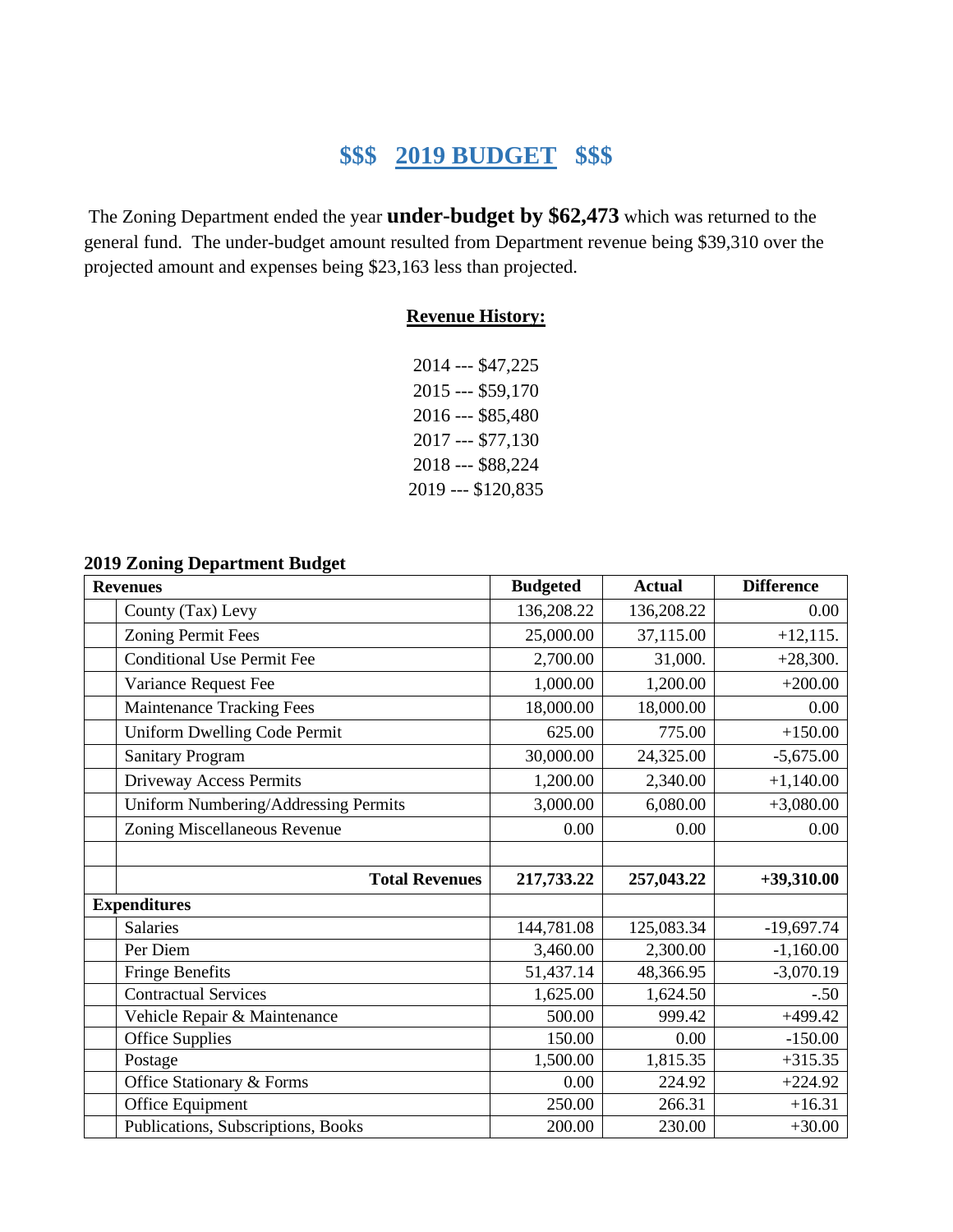| Advertising & Printing                                         | 1,500.00   | 3,983.65   | $+2,483.65$                    |
|----------------------------------------------------------------|------------|------------|--------------------------------|
| Photocopies                                                    | 100.00     | 0.00       | $-100.00$                      |
| Membership Dues & Licenses                                     | 300.00     | 150.00     | $-150.00$                      |
| Registration Fees & Tuition                                    | 100.00     | 0.00       | $-100.00$                      |
| Employee Education & Training                                  | 1,350.00   | 752.83     | $-597.17$                      |
| Mileage                                                        | 100.00     | 0.00       | $-100.00$                      |
| <b>Board Mileage</b>                                           | 1,200.00   | 752.10     | $-447.90$                      |
| Meals                                                          | 100.00     | 28.79      | $-71.21$                       |
| Lodging                                                        | 480.00     | 82.00      | $-398.00$                      |
| Other Supplies & Expense                                       | 100.00     | 95.00      | $-5.00$                        |
| <b>Field Small Tools</b>                                       | 100.00     | 277.32     | $+177.32$                      |
| Sign Parts & Supplies                                          | 1,400.00   | 1,937.61   | $+537.61$                      |
| Sanitary Permit Review - Remittance to State                   | 7,000.00   | 5,600.00   | $-1,400.00$                    |
| <b>Total Expenses</b>                                          | 217,733.22 | 194,570.09 | $-23,163.13$<br>(under budget) |
| <b>Ending Budget Balance</b><br>(balance back to general fund) |            |            | $+62,473.13$                   |

#### **Zoning Permit Activity in 2019**

|                                                 | # of Permits | <b>Total Revenue</b> |
|-------------------------------------------------|--------------|----------------------|
| New Single Family Dwellings                     | 35           | 10,055.              |
| <b>Additions</b>                                | 15           | 1,785.               |
| Commercial /Industrial/Municipal                | 23           | 10,500.              |
| <b>Accessory Structure</b>                      | 26           | 3,120.               |
| Agricultural Structure $-150 - 1,000$ sq. ft.   | 4            | 300.                 |
| Agricultural Structure $-1,001 - 2,000$ sq. ft. |              | 685.                 |
| Agricultural Structure $-2,001 - 4,000$ sq. ft. | 10           | 2,295.               |
| Agricultural Structure $-$ > 4,000 sq. ft.      | 11           | 4,500.               |
| <b>Substantial Land Alteration</b>              | 4            | 800.                 |
| <b>RV</b> Siting                                |              | 75.                  |
| Rezone                                          |              | 3,000.               |
|                                                 |              |                      |
| <b>Total</b>                                    | 137          | 37,115.              |

## **Driveway Permits**

|                         | # of Permits | <b>Total Revenue</b> |
|-------------------------|--------------|----------------------|
| Driveway Permits Issued |              | 2,340.               |